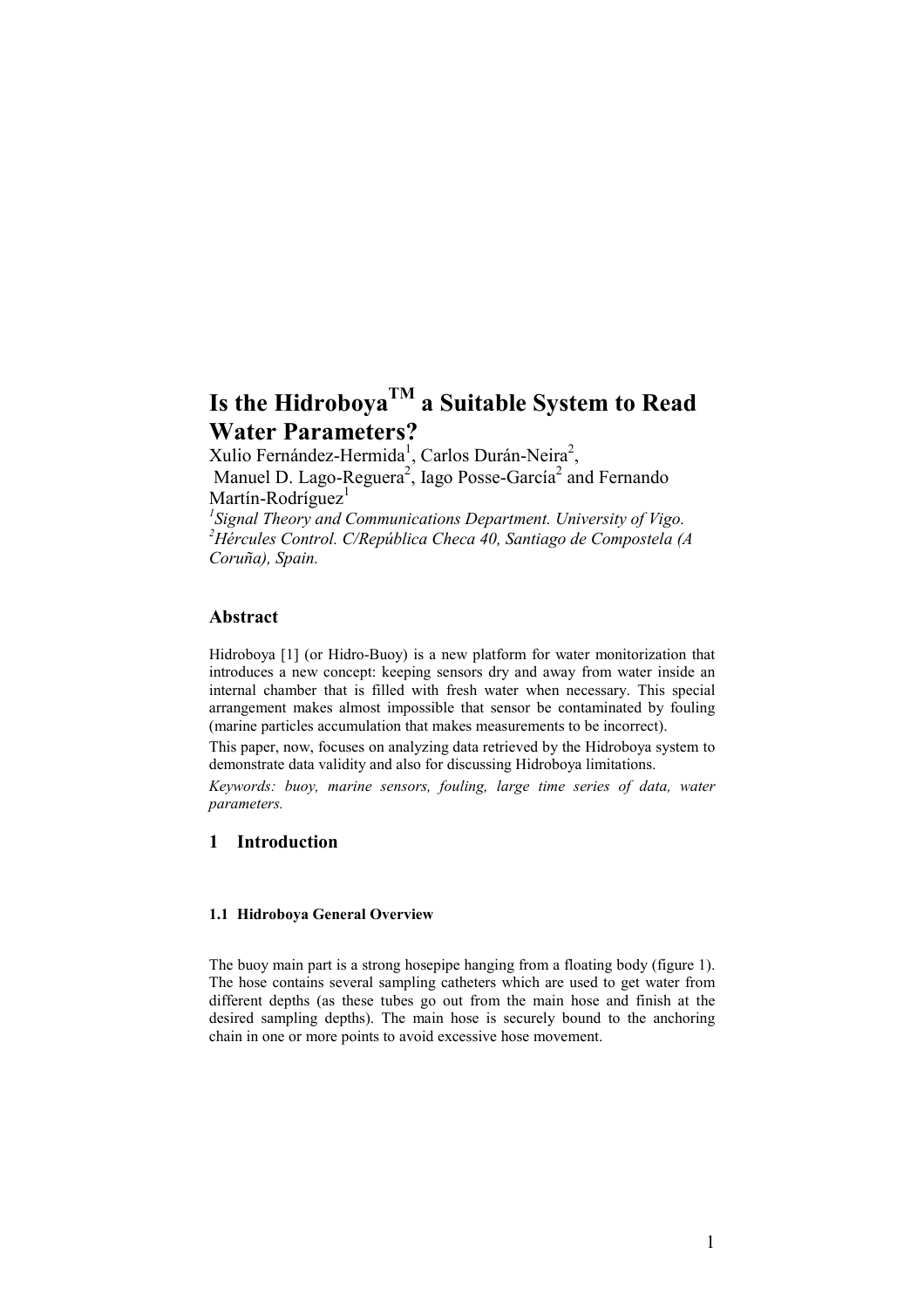The sampled water will go through a "sampling chamber" located inside the floating body. Sensors inside the chamber will get the desired data. As we are keeping sensors away from sea water (or sweet water) most of the time we get a "fouling free" buoy.

The collected data will be transmitted o an "on land" station that will save them on a database system so that they will be available to all authorized users through a Web application. This Web page was named "Pagina Continuata Sensorum" a Latin phrase that emphasizes that with this system we get a continuous feed of water data over the internet.



Figure 1: Buoy design.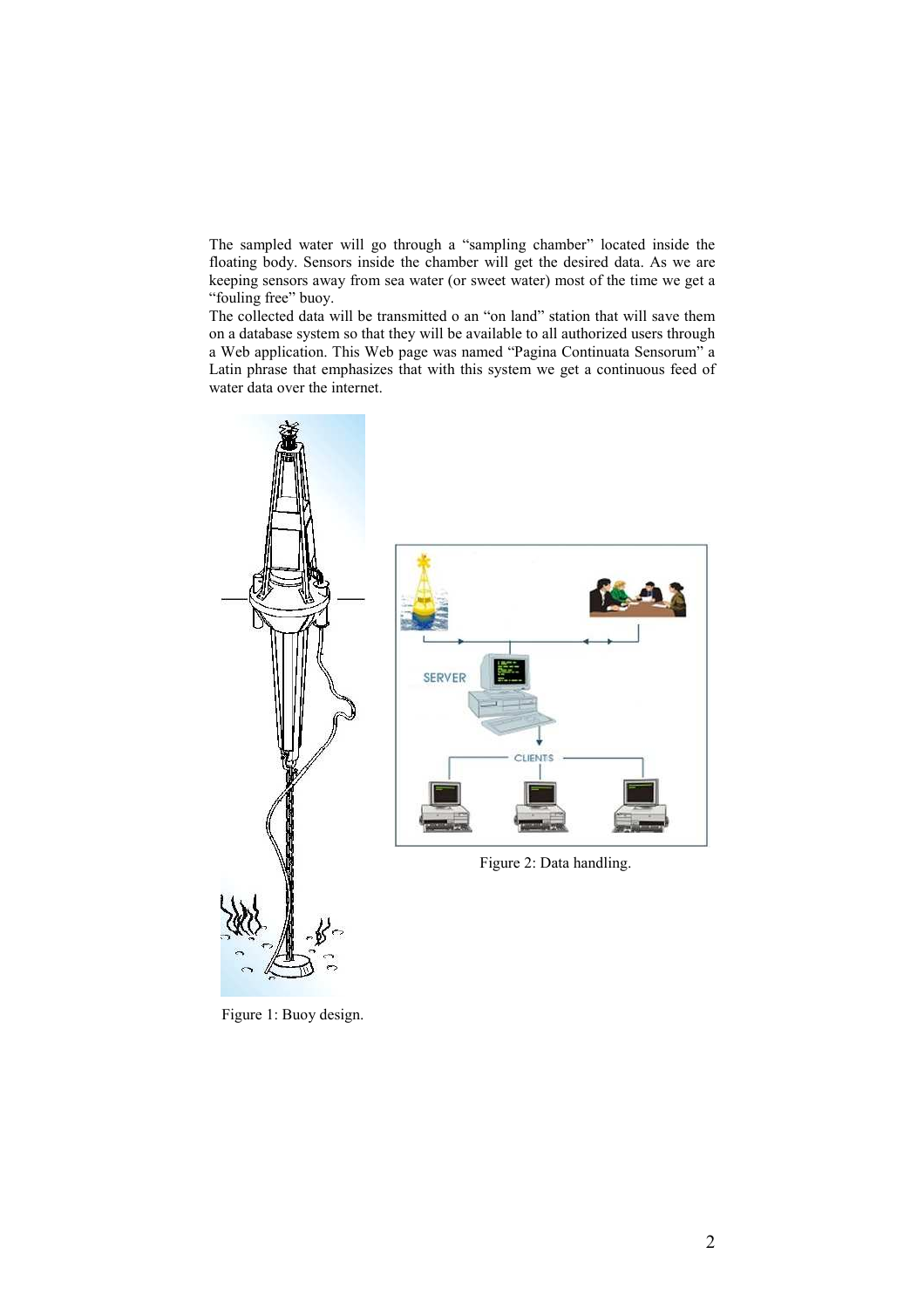#### **1.2 The Fouling Problem**

Fouling can be defined as:

<<The accumulation of unwanted material on solid surfaces, most often in an aquatic environment. The fouling material can consist of either living organisms (bio-fouling) or a non-living substance (inorganic or organic). Fouling is usually distinguished from other surface-growth phenomena in that it occurs on a surface of a component, system or plant performing a defined and useful function, and that the fouling process avoids or interferes with this function.>>

In sensor fouling the problem consists on alterations of the obtained measurements. A fouled sensor gives bad data and so becomes useless. Fouling is classified into visible (macro) fouling and invisible (micro) fouling.

Macro-fouling is caused by coarse matter of either biological or inorganic origin. In the case of sensors in a buoy macro-fouling does mainly apply in turbidimeters (nephelometers). Other kind of macro-fouling could be if water contains a great amount of oil. That oil will become attached to the sensors. This is not usual because great amounts of oil are always in the water surface.

In most sensors, the micro-fouling, more in concretely: bio-fouling (microorganisms, algae and diatoms, plants, and animals) is the main fouling type to avoid. Fouling in sensor surface alters the sensor itself (sensor looses its sensing surface and begins producing bad data).

In so short time as a week a submerged sensor can get completely fouled. In figure 3 it is shown how the real turbidity of the water is corrupted by fouling in one month (April 23 to May 22).



Figure 3: Turbidity data affected by fouling.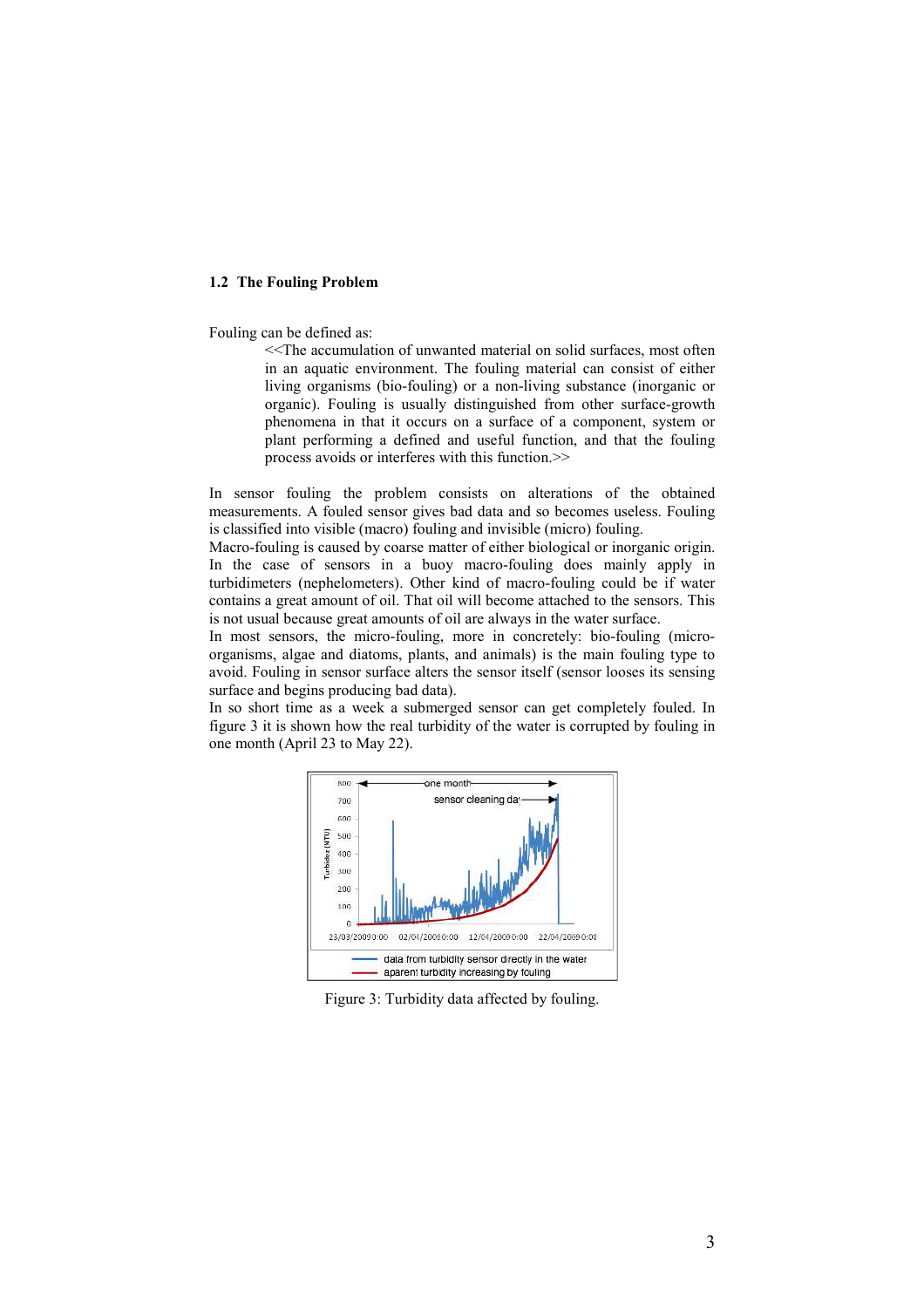A good reference about classical techniques to avoid fouling can be found in [2] but basically there are:

- 1. Active systems: they try to clean fouling, for example: injecting bleach that avoids bio-fouling sedimentation.
- 2. Passive systems: they consist of physical protections for sensors that are made of materials that are harmful for bio-fouling. The most used material is copper.

Surveying product information from leading companies devoted to this market, it can be observed that all the available solutions are traditional systems that in no case avoid fouling [3], [4]...

Hidroboya is a new technique that tries to minimize the time the sensor is in contact with the water. As we already said this technique is based on a new sensor arrangement and it could be classified as an active technique although it goes far beyond than any other known method.

#### **1.3 Operational Oceanography**

Operational Oceanography is a developing area that needs to be fed with oceanic data, in order to produce continuous information. These data can be obtained from Remote Sensing Satellites (CREPAD [5]: "Centro de Recepción, Proceso, Archivo y Distribución", Spanish for "Reception, Processing, Archiving and Distribution Center") but these data need to be combined with water column measurements taken directly from sea. Infrastructures such as CREPAD can help the whole society to have a better knowledge about the ocean and continental waters state. It will help in a more efficient use of our waters and coastal profitability.

Hidroboya is born as a powerful tool to integrate with this operational oceanography systems. The development of the Hidroboya has been done looking for an effective way to avoid the fouling in the directly exposed sensors to the water. Overcoming the fouling problem lets Hidroboya to have very large maintenance intervals. Sensors are protected on board of the buoy. This brings the possibility of self calibration of sensors, enlarging even more the maintenance intervals. These facts make Hidroboya perfect for being used to fed data for the numerous projects of sea observation and for continental waters control [5], [6].

We firmly believe that the Hidroboya can suppose a "before and after" in the systems for direct water measurement.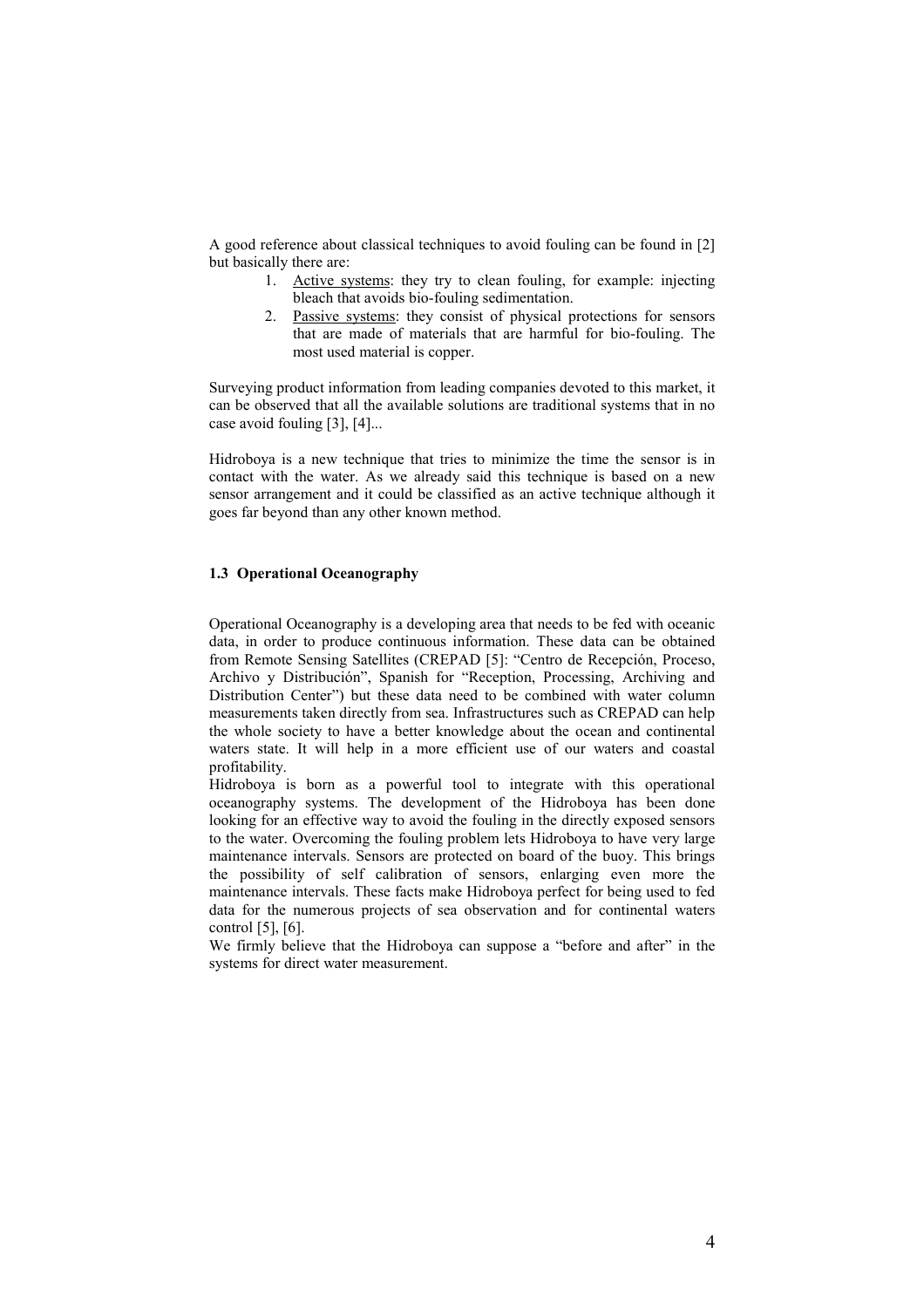## **2 Sensing Design**

Main originality of this buoy is the special sensor arrangement (figure 4). In classical systems sensors are directly contacting sea water and they soon became polluted (fouled) by particle sedimentation. Nevertheless our buoy keeps sensors dry when they are not being used so that they are not affected by fouling (figure 5). Due to this we have longer sensor life and less maintenance needs.



Figure 4: Sensor arrangement: classical buoy (above), Hidroboya (below).



Figure 5: Sensors affected by fouling (above). Hidroboya keeps sensors clean (below).

The fouling problem is really a very big one as long as a fouled sensor is producing incorrect data. What's more, we normally have no idea about the speed of fouling sedimentation, so we do not know when received data are beginning to be erroneous.

This especial arrangement has another important advantage: due to the fact that sensor are dry most of the time, we can integrate some sensors that are not feasible to be used in the classical mode. Examples of this are nutrient components meters, hydrocarbon meters, particle counters, plankton classifiers…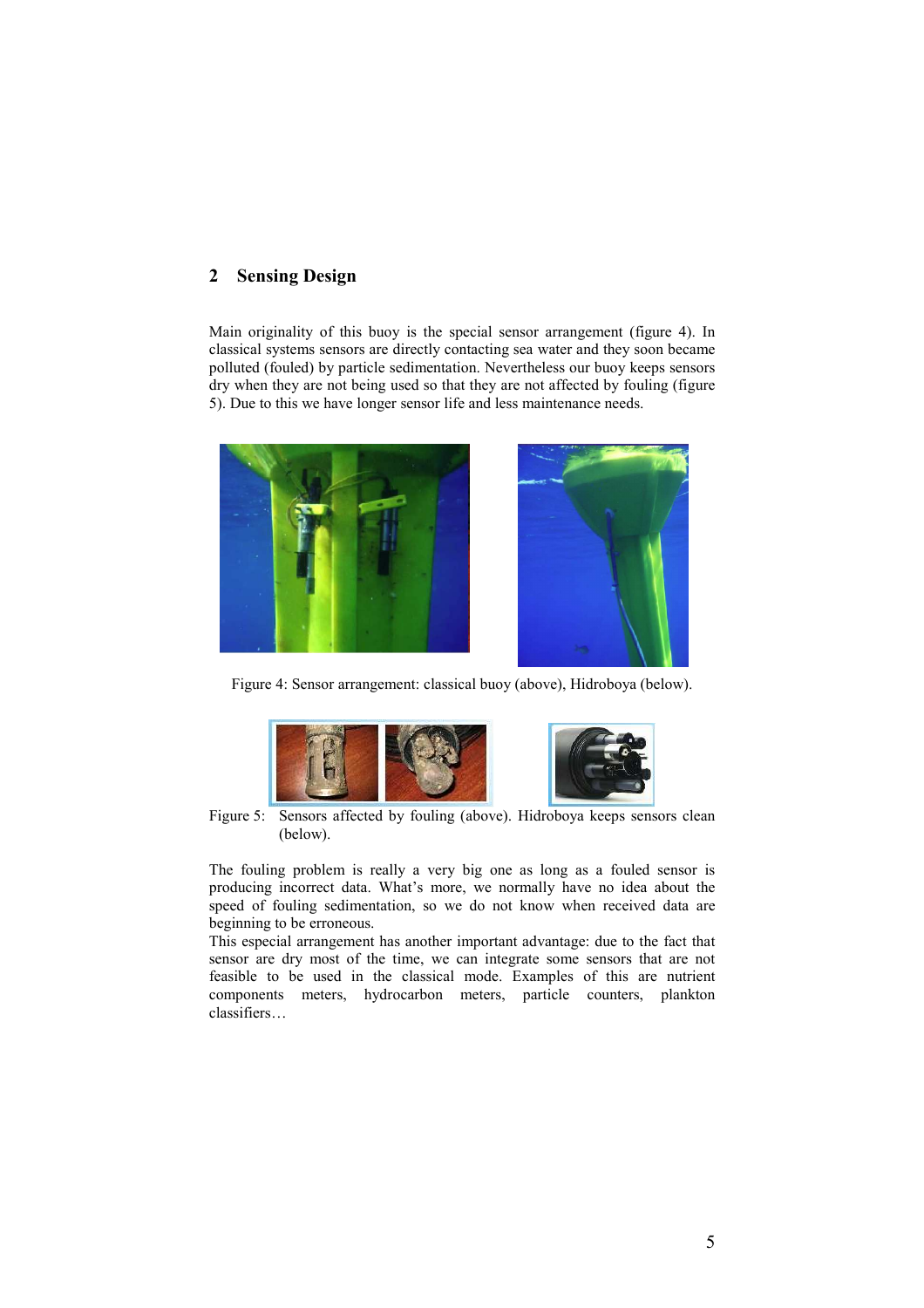Nevertheless the special sensor arrangement has some disadvantages. These are the following:

- Data are measured over a sampled portion of water that is always at 1 atmosphere of pressure. This is an intrinsic characteristic of the water pumping system. Design of a system that preserves original pressure is possible but difficult. This fact makes totally different some measurements (like solubilized gases concentration). Nevertheless until now it has not been necessary to improve the pumping system.
- Water temperature will be modified by measurement chamber temperature. This effect is minimized pumping water at high speed and putting measurement chamber under water level. Also catheters are made of a thermal insulated material.

Between measurements, sensors are kept dry but in a wet and dark atmosphere. They should also be at a similar temperature as the water that is going to be measured, that can be achieved maintaining the chamber inside the buoy but below sea level (instead of a chamber inside the buoy castle that was our first option). These conditions are optimal for sensor conservation.

## **3 Analysis of Collected Data**

The first Hidroboya prototype was installed in Santa Cruz de Tenerife (Spain) from September, 2009 until June, 2010. This buoy had installed a multiparametric sensor that measures: temperature, pH, electrical conductivity, redox, turbidity and solubilized oxygen concentration. It was making samples on three depths: 1 meter, 7 meters and 14 meters. In a test performed three months after installation, sensors were checked to be absolutely fouling free. We also tested that data acquisition, processing and sending to the Web server were correct. We also discovered that the inner face of catheters was affected by fouling. Although this is not so serious as if it were on the sensors, we decided to have the catheter always dry injecting compressed air into them.

The first commercial buoy was installed in Granadilla, Tenerife (Canary Islands, Spain) where a harbor will be constructed. The buoy is retrieving data from October 2010 until now. Data from the buoy can be accessed in real time in [7].

Having this practical experience we are going to analyze now data collected by Hidroboya buoys. We start by examining temporal graphs of data obtained by the sensors (figure 6).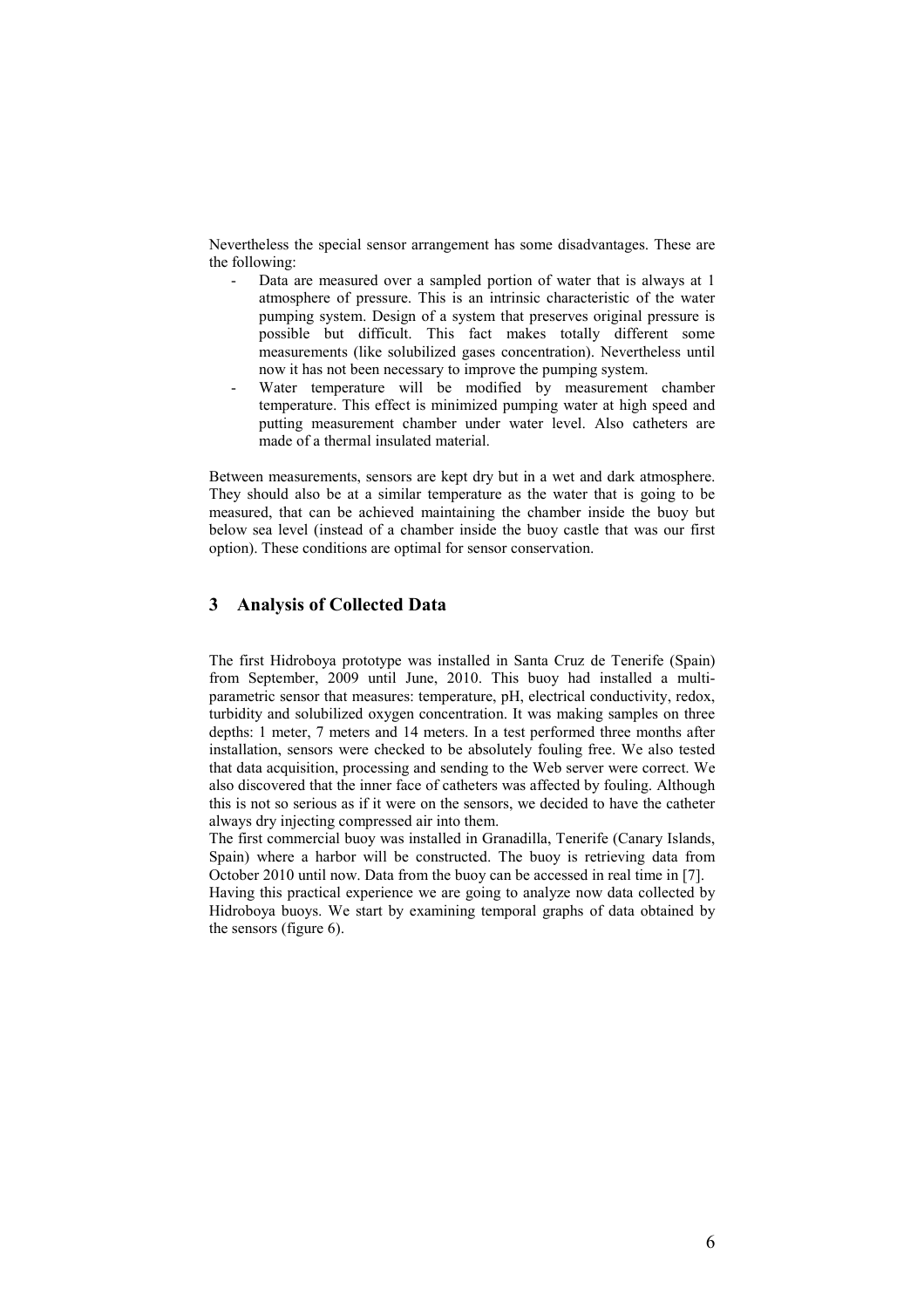

Figure 6: Data curves from Buoy sensors (5 meter depth).

In the curves we can see that data are suitable to be read only when the sensor has been reached by the water. See the strong discontinuity on data curves that corresponds to the beginning of correct measurements. To take this into account, the control system allows us to establish a priori the sampling instant to be used. This simple method is possible because chamber flooding speed is always the same for the same buoy (obviously sampling time is different at different depths). Sometimes we will have to wait some extra time to allow sensors to stabilize.

An important detail is that water continues to flow during the measuring process; this characteristic makes sensors to work at the best possible conditions because they are usually designed for moving (not still) water.

In some sensors (like redox potential) there will be noise fluctuations that never end. In this case we should define not a sampling instant but a sampling interval and we would keep the median of all collected samples (we started using the statistical mode but median is more robust).

As we commented above in section 2, temperature is also affected by the measuring process. Nevertheless temperature can be measured exactly because temperature sensors are not affected by fouling and they can be submerged directly in the water. In fact we use a thermistor chain to measure the exact temperature in the sampling points.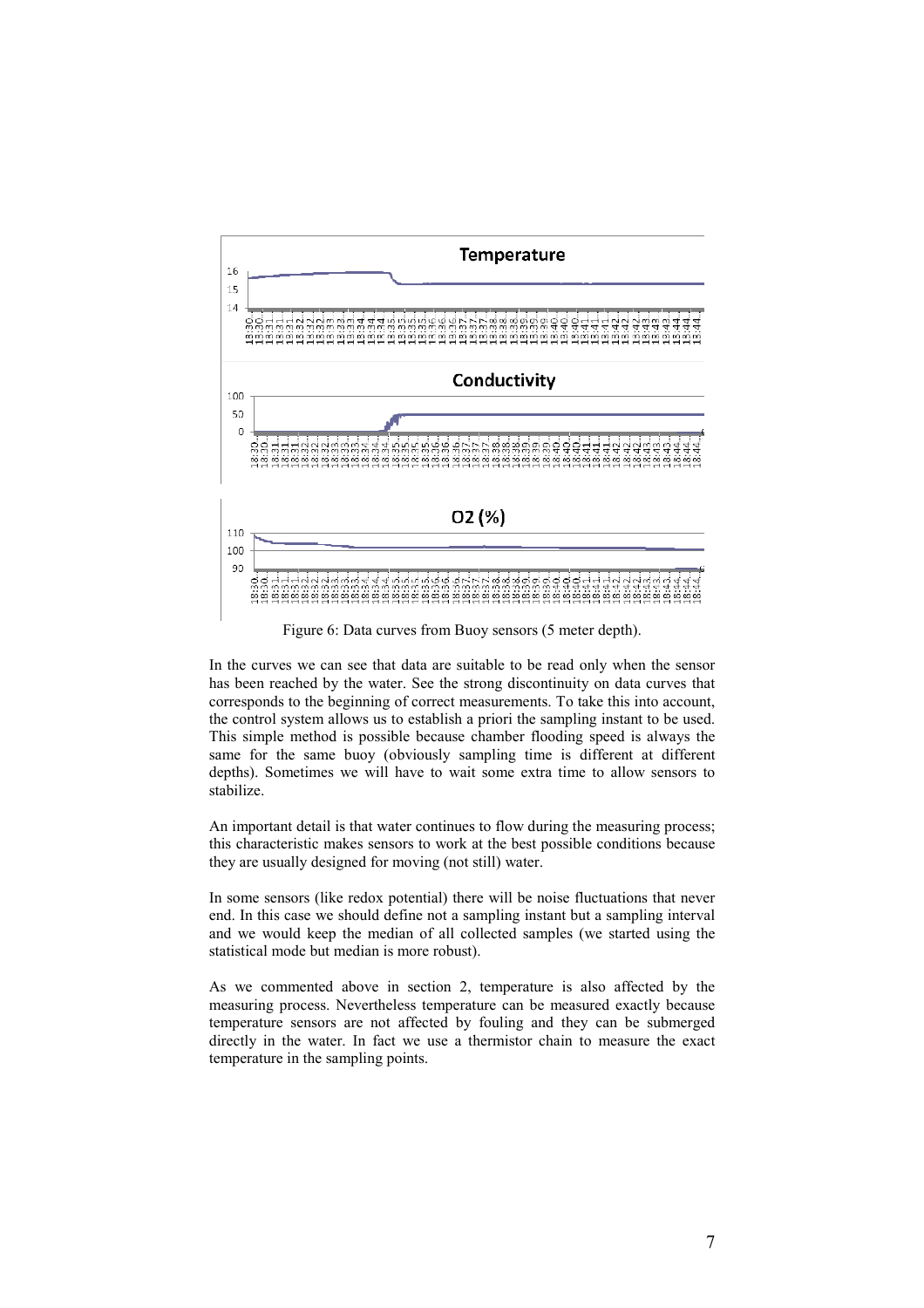We also must know that oxygen concentration will be affected by the measurement system (oxygen concentration is affected by air pressure according to Henry's Law), being probably the less accurate measurement. System usually reads less concentration than real. Until now we have not needed to correct this detail but it is listed as a future line.

Our conclusion is that Hidroboya measurements are correct provided that operator configures properly the sampling times. These times can be determined previously in laboratory tests on each buoy. Most of the times, detecting parameter changes is more important than getting absolute values. And this is the main advantage of Hidroboya because its sensors are not affected by fouling. We care more on getting large (several years) complete time series. Getting large amounts of periodical data of the water conditions is the greatest advantages of Hidroboya that is hardly accomplished by other systems.

### **4 Work Protocol**

With this experience in mind we have established a "defensive" protocol for installation and maintenance of buoys:

- First: when installing a buoy, obtained values from the closed sampling chamber must be compared to those obtained by other sensors put directly into the sea (at the same depths). These sensors are used only for this test and are obviously free of fouling for this brief period.
- Second: each buoy must be checked for maintenance periodically with a standalone working period of about three months. Each sensor must be cleaned and calibrated. If it is found necessary to substitute sensors inside a buoy, measurements of the old sensor and the new one must be taken and saved for further study.

## **5 Conclusions**

We have devoted this paper to demonstrate Hidroboya suitability for collecting water data at sea or continental waters. Hidroboya is right in the line pointed by the Water Framework Directive [8], about controlling different waters quality (bath, rivers, marine environment and coasts, drinking water, water pollution, etc). It uses the technologies pointed by [9] to construct the framework for marine environmental observation and control.

According to the results of this paper Hidroboya is suitable for reading data parameters with an adequate configuration of the sampling time for each sensor.